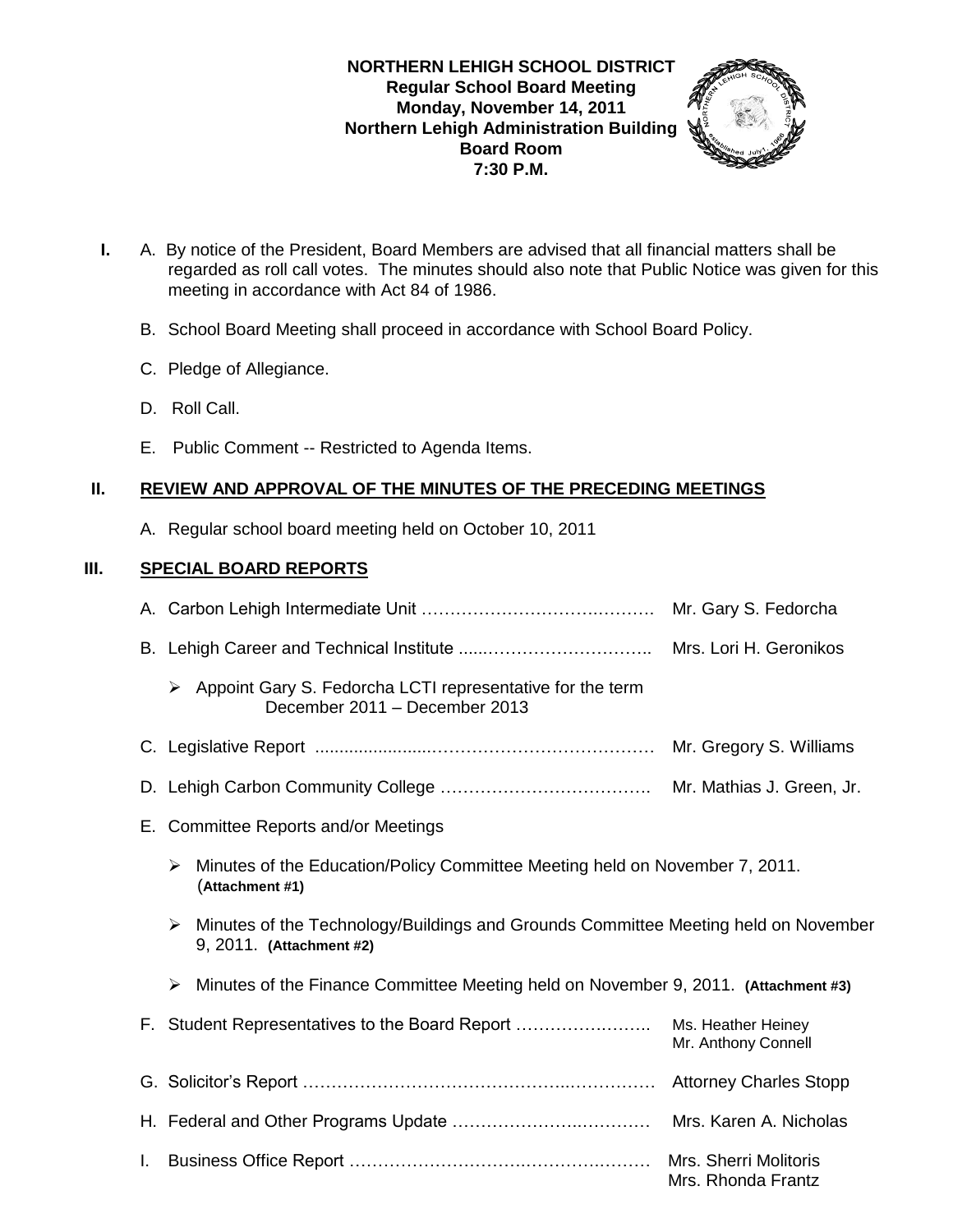- J. Superintendent's Report ………………..………………….……….. Mr. Michael W. Michaels American Education Week – November 13-19, 2011
	- **Announcement:** Holiday Dinner December 5, 2011 at 5:30 p.m. in the Middle School.
	- **Reminder:** December 5, 2011 School Board Reorganization Meeting at 7:00PM Regular School Board Meeting at 7:30PM – No December committee meetings.
	- Presentation of PSBA Certificate of Appreciation for School Board Service
		- Raymond Follweiler, Jr. 8 Years of Service
		- Lori Geronikos 12 Years of Service
- K. An executive session will be held at 7:15 p.m. in the Administration Office Conference Room.

## **IV. PERSONNEL**

- A. Resignations
	- 1. Accept the resignation of Mary Kay Williamson from her position as Director of Special Education, effective October 28, 2011.
	- 2. Accept the resignation of Diana Beltran from her position as after school Detention Monitor for the Senior High School and substitute Detention Monitor for the Middle School effective November 21, 2011.

### B. Appointments

1. Administrative

| a. Scot Engler*                            |                                                   |  |  |  |
|--------------------------------------------|---------------------------------------------------|--|--|--|
| Assignment:                                | Director of Special Education, replacing Mary Kay |  |  |  |
|                                            | Williamson who has resigned                       |  |  |  |
| Salary:                                    | \$92,000 (prorated 2011-2012 school year)         |  |  |  |
| <b>Effective Date:</b>                     | Upon release from current employer                |  |  |  |
| *Pending Verification of Missing Documents |                                                   |  |  |  |
|                                            |                                                   |  |  |  |

2**.** Instructional

|         | a. Amber Kuntz<br>Assignment: | <b>Temporary Vacancy Replacement</b><br>Slatington Elementary 4 <sup>th</sup> Grade Teacher replacing an<br>employee on sick leave                                    |
|---------|-------------------------------|-----------------------------------------------------------------------------------------------------------------------------------------------------------------------|
|         | Salary:                       | Substitute Teacher Rate Days 1-30;<br>Day 31 and beyond \$43,580 prorated<br>(Step 1 Bachelors on the 2011-2012 CBA Salary Schedule)                                  |
|         | Effective:                    | November 14, 2011                                                                                                                                                     |
|         | Termination Date:             | On or about June 6, 2012                                                                                                                                              |
|         |                               |                                                                                                                                                                       |
| $3_{-}$ | Non-Instructional             |                                                                                                                                                                       |
|         | a. Theresa Hall               |                                                                                                                                                                       |
|         | Assignment:                   | High School Cook's Helper replacing Rebecca Croll<br>who retired.                                                                                                     |
|         | Salary:                       | \$8.50 Per Hour/5 1/2 Hours Per Day/180 Student Days<br>per year plus additional cleaning days as needed<br>(2009-2013 Educational Support Personnel Association CBA) |
|         | <b>Effective Date:</b>        | November 15, 2011                                                                                                                                                     |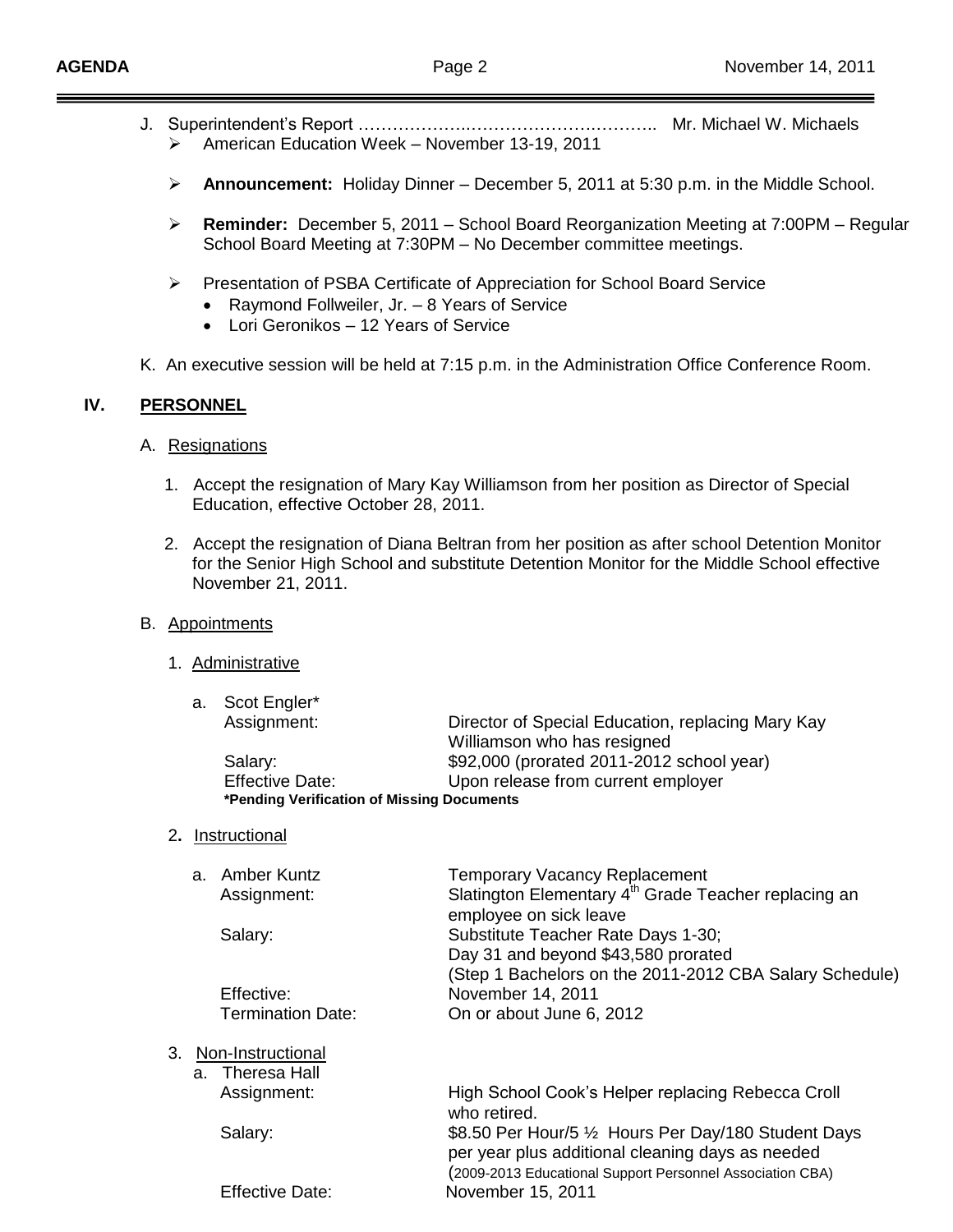| b. | Jennifer Sheridan                          |                                                                                                                                                                                             |
|----|--------------------------------------------|---------------------------------------------------------------------------------------------------------------------------------------------------------------------------------------------|
|    | Assignment:                                | Part Time Cook's Helper replacing Bonita Haydt<br>who retired.                                                                                                                              |
|    | Salary:                                    | \$8.50 Per Hour/3 Hours Per Day/5 Days Per Week/ up<br>to 180 Student Days per year plus additional cleaning<br>days as needed (2009-2013 Educational Support Personnel<br>Association CBA) |
|    | Effective Date:                            | November 15, 2011                                                                                                                                                                           |
| C. | Beth Elaine Gabovitz*                      |                                                                                                                                                                                             |
|    | Assignment:                                | Part Time Cook's Helper replacing Betty Green who<br>retired.                                                                                                                               |
|    | Salary:                                    | \$8.50 Per Hour/3 Hours Per Day/5 Days Per Week/ up<br>to 180 Student Days per year plus additional cleaning<br>days as needed (2009-2013 Educational Support Personnel<br>Association CBA) |
|    | Effective Date:                            | November 15, 2011                                                                                                                                                                           |
|    | *Pending Verification of Missing Documents |                                                                                                                                                                                             |

#### C. Unpaid Volunteers

- 1. Approve the following unpaid volunteer aides in the Peters and/or Slatington Elementary Schools for the 2011-2012 school year: Margaret Blose, JoAnne Sipos, Suzanne Tobing, Charles Uhler, Sheila White, and Kathy Yelinek.
- 2. Approve the following unpaid volunteer aide in the Middle School for the 2011-2012 school year: Janice Altrichter.

#### D. Substitute

1. Instructional

 Approve the following substitute teachers for the 2011-2012 school year at the 2011-2012 substitute teacher rates as approved on the Supplementary Personnel Salary Schedule:

 Suzanne Baldo – CLIU Guest Teacher Ian Robert Dollman – CLIU Guest Teacher Nancy Fullenwider – CLIU Guest Teacher Thomas Krulick – CLIU Guest Teacher David McClellan – CLIU Guest Teacher Stephanie Mohler – CLIU Guest Teacher

- 2. Non-Instructional
	- a. Approve the following individuals as substitute custodian for the 2011-2012 school year at the 2011-2012 substitute rate as approved on the Supplementary Personnel Salary Schedule:

#### Richard Nichol

 b. Approve the following individual as a substitute teacher's aide, and cook for the 2011-2012 school year at the 2011-2012 substitute rate as approved on the Supplementary Personnel Salary Schedule: Lorraine Muth\*  **\*Pending Verification of Missing Documents**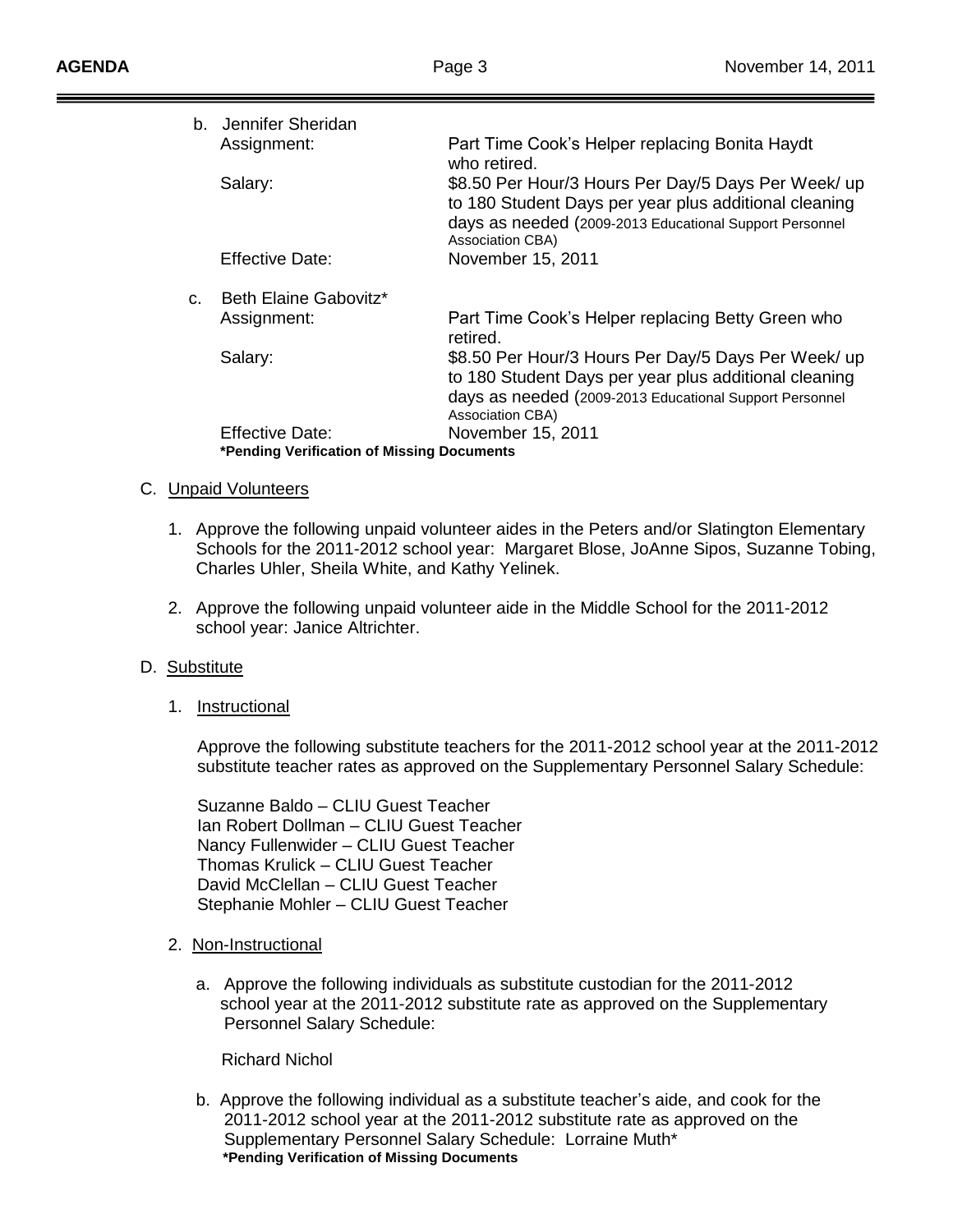### **V. CONFERENCES**

- A. Karen Nicholas 2011 SAS Institute: Defining and Aligning for Student Achievement December 4-7, 2011 – Hershey Lodge, Hershey, PA – Registration: \$99.00, Lodging: \$432.90, Meals: \$100.00 – Total Approximate Cost: \$631.90 – Funding: Curriculum and Instruction Budget **(Attachment #4)**
- B. Sherri Molitoris  $57<sup>th</sup>$  Annual PASBO Conference March 7-9, 2012 Hershey Lodge, Hershey, PA – Registration - \$309.05, Lodging: \$321.90), Travel: \$86.58, Meals: \$25.00 – Total Approximate Cost: \$742.53 – Funding: Business Office Budget (**Attachment #5)**
- C. Robert Vlasaty 2011 SAS Institute: Defining and Aligning for Student Achievement December 4-7, 2011 – Hershey Lodge, Hershey, PA – Registration - \$99.00, Lodging: \$432.90, Travel: \$88.80, Meals: \$100.00 – Total Approximate Cost: \$720.70 – Funding: Curriculum and Instruction Budget **(Attachment #6)**
- D. Rhonda Frantz 57<sup>th</sup> Annual PASBO Conference March 7-9, 2012 Hershey Lodge, Hershey, PA – Registration - \$309.05, Meals: \$25.00 – Total Approximate Cost: \$334.05 – Funding: Business Office Budget **(Attachment #7)**

### **VI. POLICY**

#### A. Homebound Instruction

It is recommended that he Board of Education grant homebound instruction for a 6th grade student, Student No. 1890153, for five hours per week, effective November 2, 2011 and continuing for the remainder of the 2011-2012 school year.

#### B. Board Policy – First Reading

Approve school board policy #103 plus attachments – Programs – Nondiscrimination in School and Classroom Practices, as presented after first reading. **(Attachment # 8)**

### C**.** Board Policy – Second Reading

Approve school board policy #620 – Finances – Fund Balance, as presented after second reading. **(Attachment # 9)**

## **VII. CURRICULUM AND INSTRUCTION**

### **VIII. OLD BUSINESS**

### **IX. NEW BUSINESS**

#### A. Early Retirement Incentive Plan for 2011-2012

Approve to adopt an Early Retirement Incentive Plan, for all eligible professional employees, on a voluntary basis, for the 2011-2012 school year.

B. Northern Lehigh School District Emergency Operations Plan

Approve changes to the Northern Lehigh School District Emergency Operations Plan as presented. **(Attachment #10)**